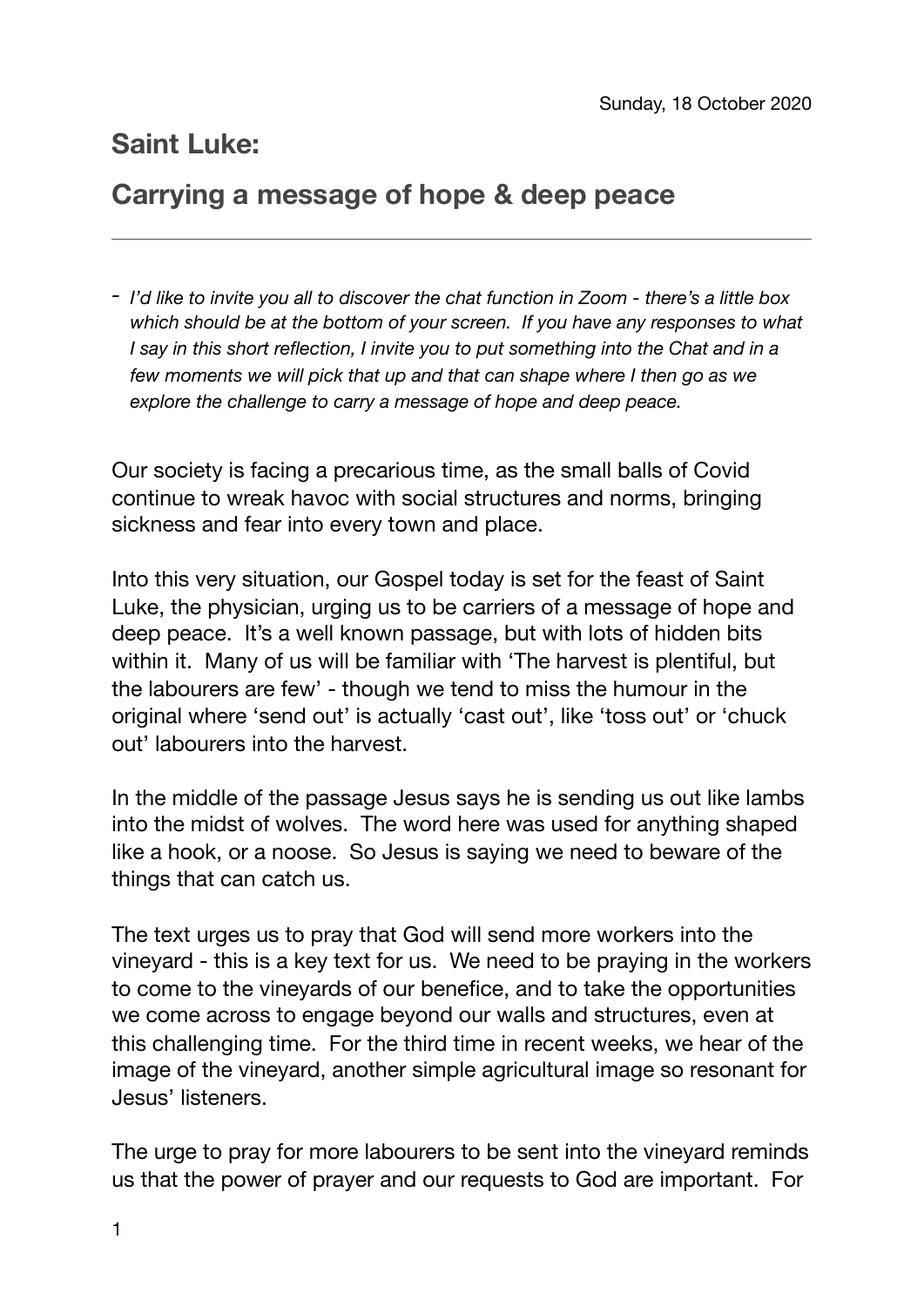the Christian faith is beautiful. And it is one that is rooted in the discipline of prayer. I don't know what that means for you - maybe you can put something about that in the Chat function.

Thomas Merton and Margaret Silf are two examples of people of wisdom who have discerned a deep sickness of an age alienated from itself by its enslavement to technology, materialism and the pursuit of power. To counteract this, we need to recapture a contemplative, reflective spirituality based in deep listening. We need to help each other to learn to pray more - that is to enjoy the company of God. To watch, to wait, to look…

Now importantly you may have noticed that the first thing people do when they are welcomed is to 'sit and eat'. Joanna picked up on this at our Tuesday meeting and it leads on beautifully from the Herbert Love Bade me welcome last week. And it is important for us to recognise how poorly we can do this during this Covid time, and how our lives are lessened because of that. Luke then recounts Jesus saying next at the beginning of verse 9, that we are to, 'cure the sick'. Importantly, the original word doesn't mean to miraculously cure, but rather a sense of 'heal the sick' by being alongside them in their sickness, a kind of drawing near to those who are unwell, rather than a wand waving magic removal of sickness.

This sickness is important for us at this time, as the reality of Covid is that it reminds each of us in a very personal way, that one day we are going to give up breathing. We will leave this mortal life and receive our ultimate healing, as we make the journey from creation to the creator. Covid has meant that the things we normally rely on have been taken from us. But what still stands firm, is the hope that we find in Jesus, the hope that the Kingdom of God has truly come near you. This hope is that the reign of God *is* breaking in - even in ordinary people like me and like you, and in the ordinariness of our every day lives.

Today as we focus on S Luke and his passion for healing. We pray for the healing of our world in this time of pandemic and we pray that we may find ways to stand alongside others, and to help others come to know for themselves (as well as to learn afresh for ourselves) that each one of us is truly beloved of God.